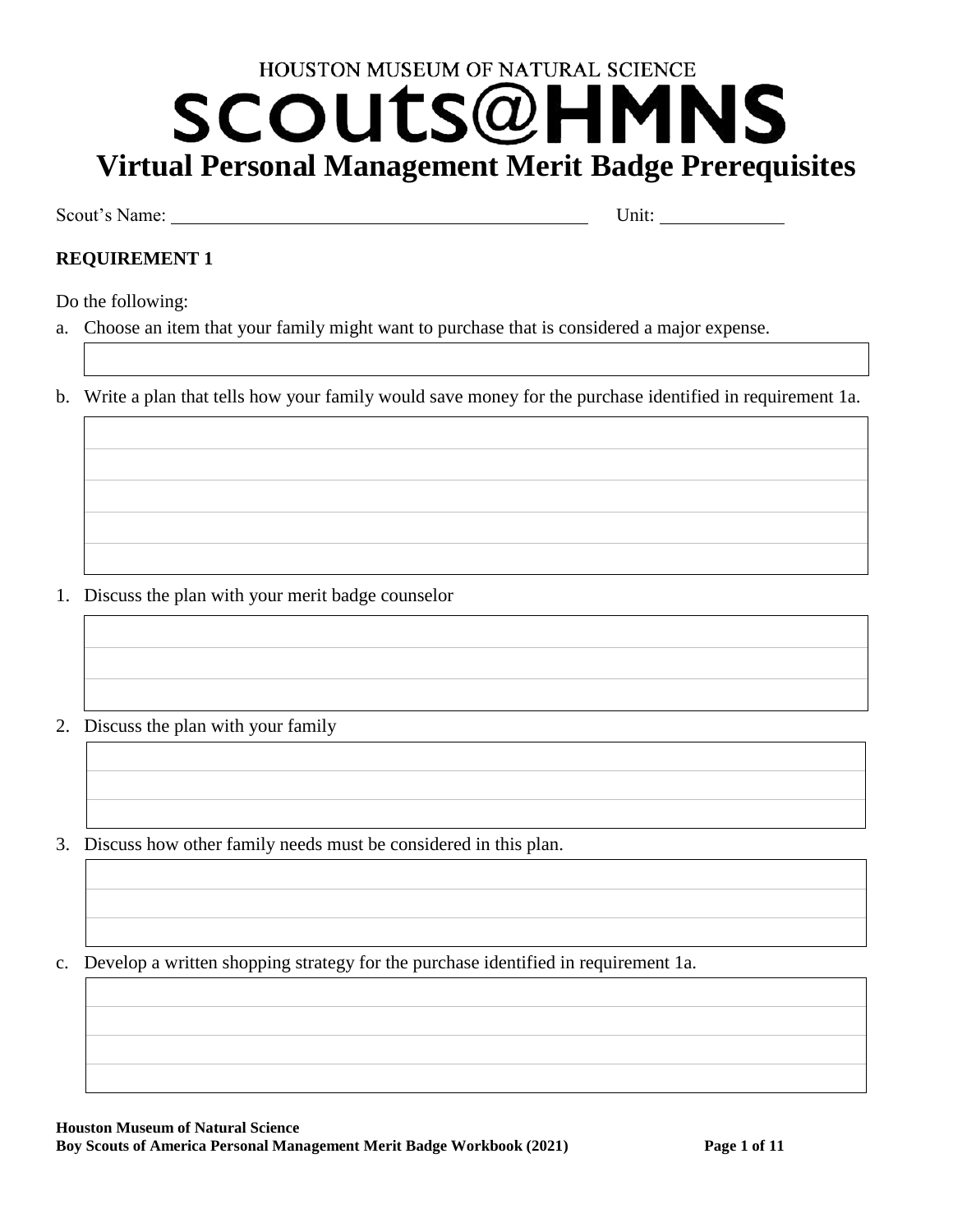- 1. Determine the quality of the item or service (using consumer publications or rating systems).
- 2. Comparison shop for the item. Find out where you can buy the item for the best price. (Provide prices from at least two different price sources.)

| Source | Price |
|--------|-------|
|        |       |
|        |       |
|        |       |
|        |       |
|        |       |

Call around; study ads. Look for a sale or discount coupon. Consider alternatives.

Can you buy the item used?

Should you wait for a sale?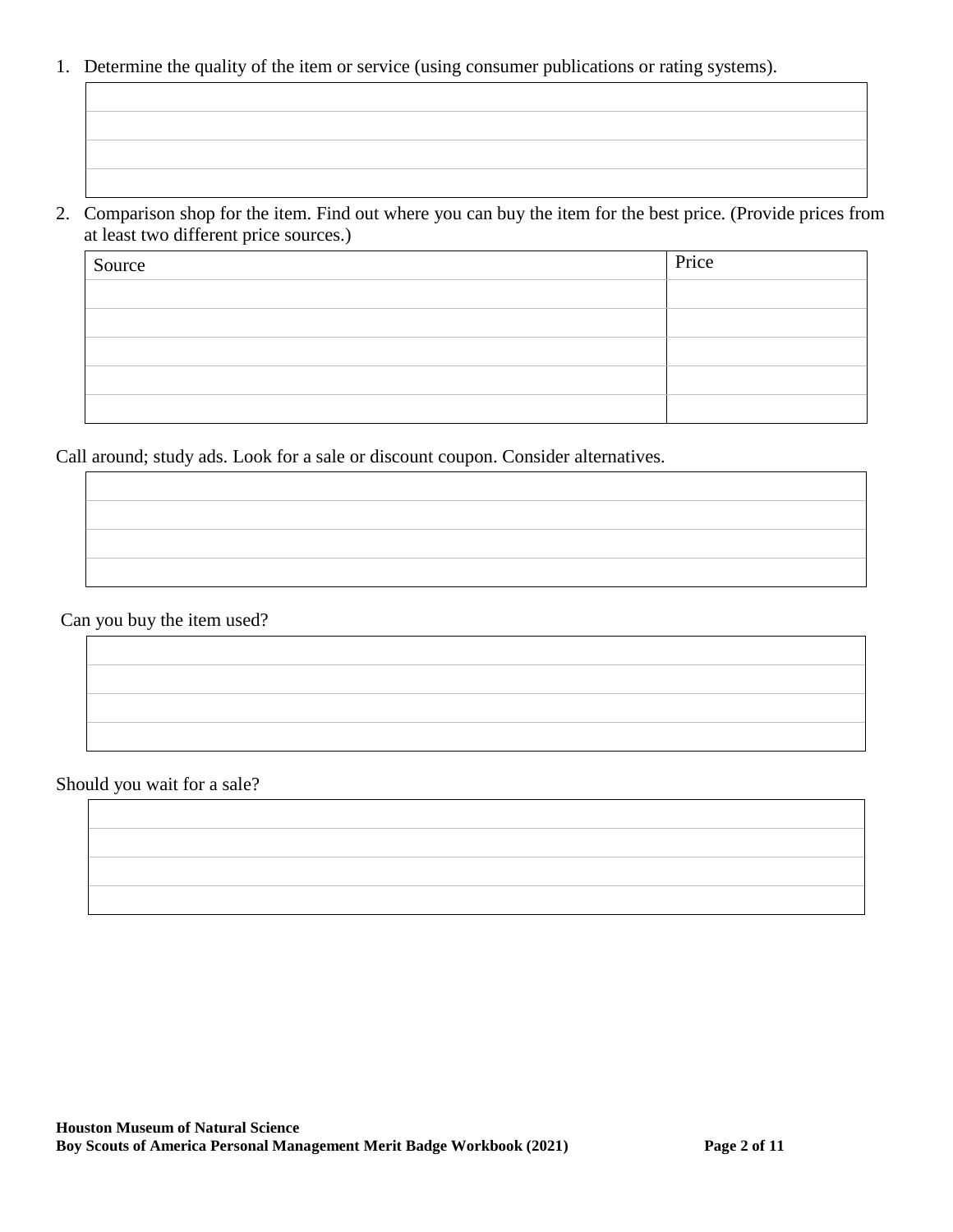### **PREREQUISITE**

## **REQUIREMENT 2**

a. Prepare a budget reflecting your expected income (allowance, gifts, wages), expenses, and savings.

# **Budget Plan**

|                                |             |                       | <b>Budgeted Amounts</b> |            |       |                       | <b>Actual Amounts</b> |                     |       | Tot. Actual- |
|--------------------------------|-------------|-----------------------|-------------------------|------------|-------|-----------------------|-----------------------|---------------------|-------|--------------|
| <b>Income Sources</b>          | per<br>Week | Month<br>$\mathbf{1}$ | Month<br>$\mathbf{2}$   | Month<br>3 | Total | Month<br>1            |                       | Month $2$ Month $3$ | Total | Tot. Budget  |
| Allowance                      |             |                       |                         |            |       |                       |                       |                     |       |              |
| Gifts                          |             |                       |                         |            |       |                       |                       |                     |       |              |
| Wages                          |             |                       |                         |            |       |                       |                       |                     |       |              |
| Other                          |             |                       |                         |            |       |                       |                       |                     |       |              |
| <b>Income Totals</b>           |             |                       |                         |            |       |                       |                       |                     |       |              |
| Expenses                       | per<br>Week | Month<br>$\mathbf{1}$ | Month<br>$\sqrt{2}$     | Month<br>3 | Total | Month<br>$\mathbf{1}$ |                       | Month $2$ Month $3$ | Total | Act.-Budget  |
| Savings-pay<br>yourself<br>1st |             |                       |                         |            |       |                       |                       |                     |       |              |
| Donations/Charity              |             |                       |                         |            |       |                       |                       |                     |       |              |
| Food/Meals out                 |             |                       |                         |            |       |                       |                       |                     |       |              |
| Clothing                       |             |                       |                         |            |       |                       |                       |                     |       |              |
| Entertainment/Movies           |             |                       |                         |            |       |                       |                       |                     |       |              |
| CDs/DVDs, etc.                 |             |                       |                         |            |       |                       |                       |                     |       |              |
| Recreation                     |             |                       |                         |            |       |                       |                       |                     |       |              |
| Sports/Hobbies                 |             |                       |                         |            |       |                       |                       |                     |       |              |
| Travel                         |             |                       |                         |            |       |                       |                       |                     |       |              |
| Books/Magazines                |             |                       |                         |            |       |                       |                       |                     |       |              |
| Gifts                          |             |                       |                         |            |       |                       |                       |                     |       |              |
| Other:                         |             |                       |                         |            |       |                       |                       |                     |       |              |
|                                |             |                       |                         |            |       |                       |                       |                     |       |              |
|                                |             |                       |                         |            |       |                       |                       |                     |       |              |
|                                |             |                       |                         |            |       |                       |                       |                     |       |              |
| <b>Expense Totals</b>          |             |                       |                         |            |       |                       |                       |                     |       |              |
| Income - Expenses              |             |                       |                         |            |       |                       |                       |                     |       |              |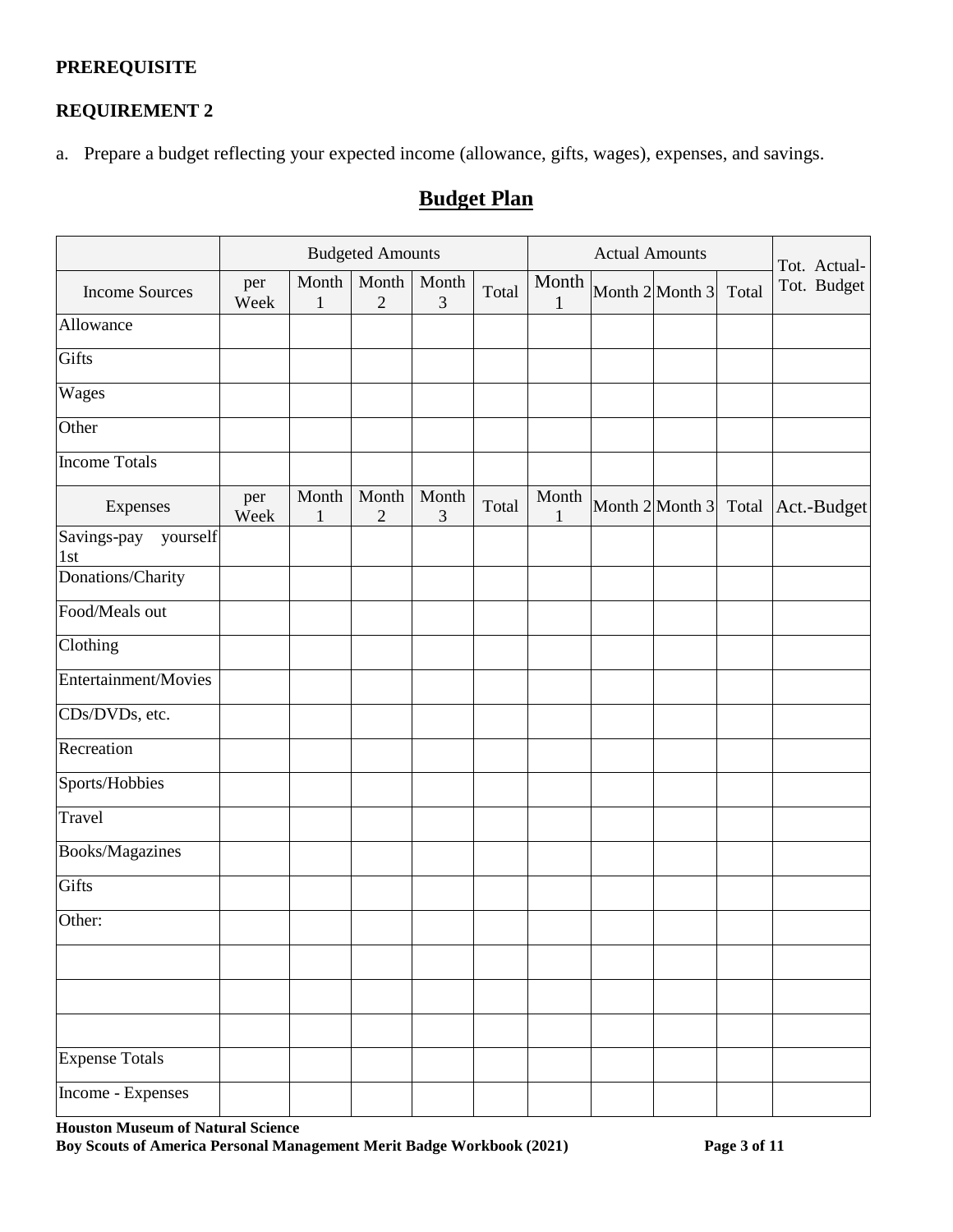- b. Compare expected income with expected expenses.
	- 1. If expenses exceed budget income, determine steps to balance your budget.





3. Track and record your actual income, expenses, and savings for 13 consecutive weeks (the same 13 week period for which you budgeted). (You may use the forms provided in this pamphlet, devise your own, or use a computer-generated version.) When complete, present the records showing the results to your merit badge counselor.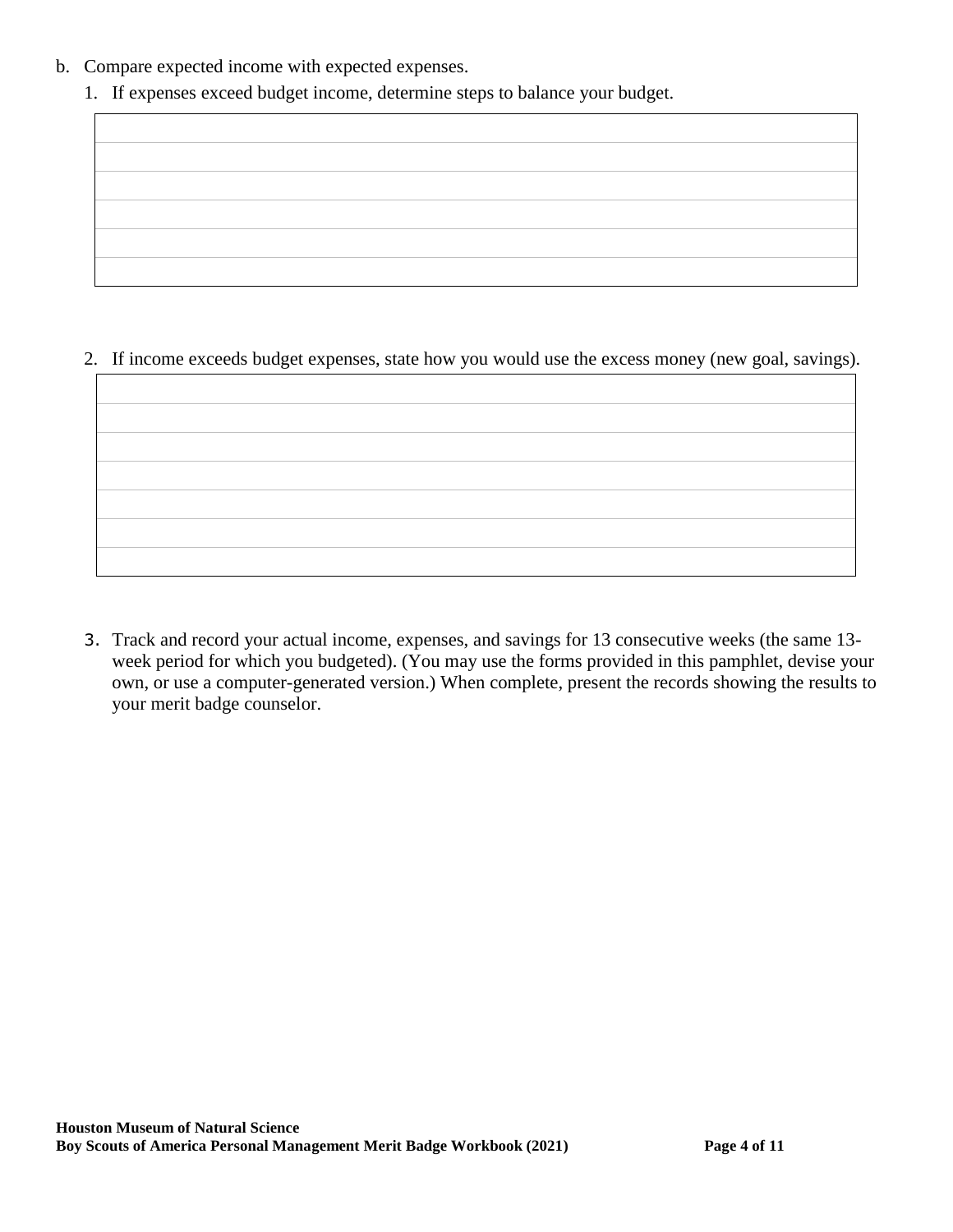| Date   | Description of Daily Income or Expense | Category | Income | Expense Balance        |  |
|--------|----------------------------------------|----------|--------|------------------------|--|
| Week 1 |                                        |          |        | <b>Opening Balance</b> |  |
|        |                                        |          |        |                        |  |
|        |                                        |          |        |                        |  |
|        |                                        |          |        |                        |  |
|        |                                        |          |        |                        |  |
|        |                                        |          |        |                        |  |
|        |                                        |          |        |                        |  |
|        |                                        |          |        |                        |  |
|        |                                        |          |        |                        |  |
| Week 2 |                                        |          |        |                        |  |
|        |                                        |          |        |                        |  |
|        |                                        |          |        |                        |  |
|        |                                        |          |        |                        |  |
|        |                                        |          |        |                        |  |
|        |                                        |          |        |                        |  |
|        |                                        |          |        |                        |  |
|        |                                        |          |        |                        |  |
|        |                                        |          |        |                        |  |
|        |                                        |          |        |                        |  |
|        |                                        |          |        |                        |  |
| Week 3 |                                        |          |        |                        |  |
|        |                                        |          |        |                        |  |
|        |                                        |          |        |                        |  |
|        |                                        |          |        |                        |  |
|        |                                        |          |        |                        |  |
|        |                                        |          |        |                        |  |
|        |                                        |          |        |                        |  |
|        |                                        |          |        |                        |  |
|        |                                        |          |        |                        |  |
| Week 4 |                                        |          |        |                        |  |
|        |                                        |          |        |                        |  |
|        |                                        |          |        |                        |  |
|        |                                        |          |        |                        |  |
|        |                                        |          |        |                        |  |
|        |                                        |          |        |                        |  |
|        |                                        |          |        |                        |  |

**Houston Museum of Natural Science Boy Scouts of America Personal Management Merit Badge Workbook (2021) Page 5 of 11**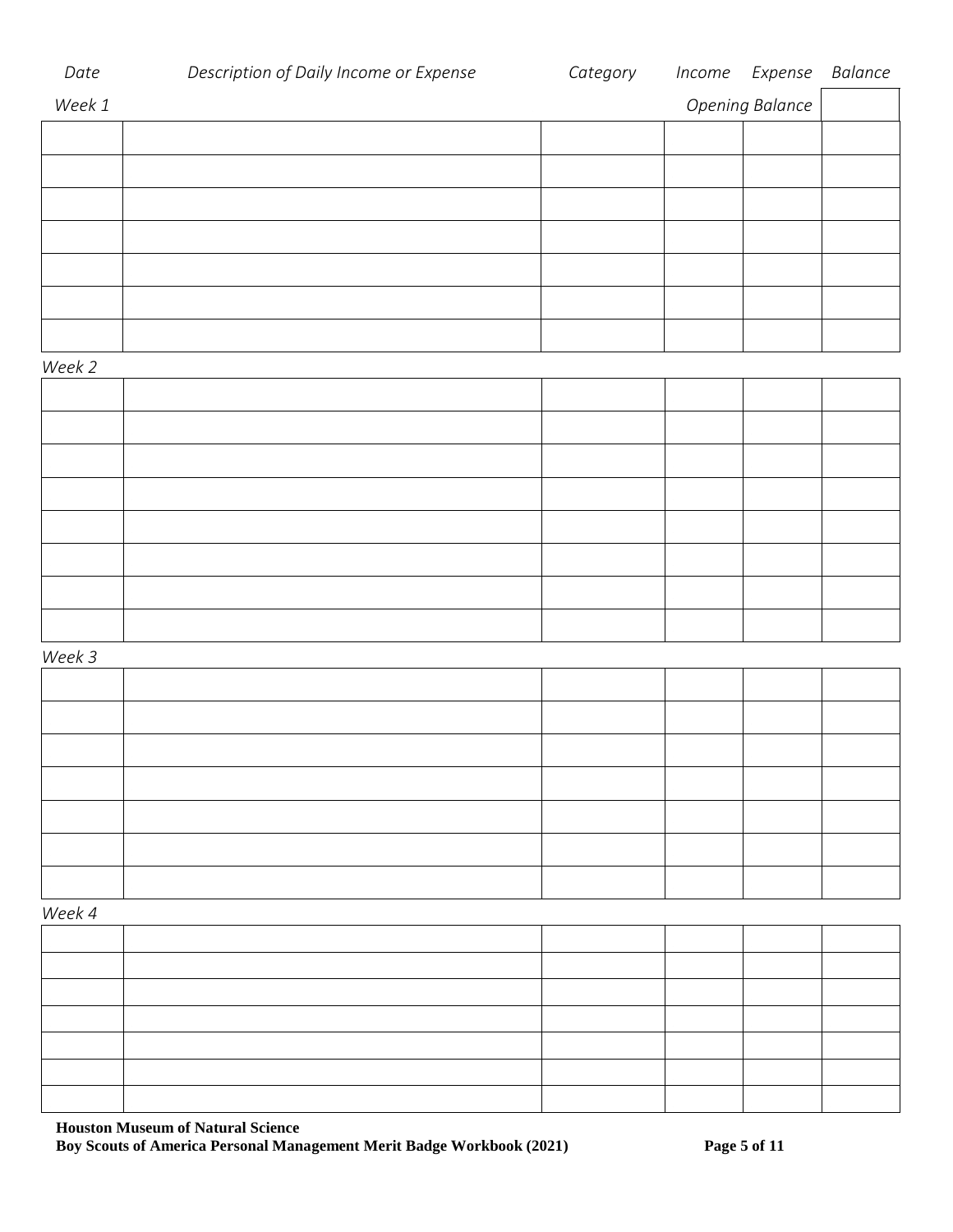| Date   | Description of Daily Income or Expense | Category Income Expense |                       | Balance |
|--------|----------------------------------------|-------------------------|-----------------------|---------|
| Week 5 |                                        |                         | Week 4 Ending Balance |         |
|        | $\bullet$                              |                         |                       |         |
|        |                                        |                         |                       |         |
|        |                                        |                         |                       |         |
|        |                                        |                         |                       |         |
|        |                                        |                         |                       |         |
|        |                                        |                         |                       |         |
|        |                                        |                         |                       |         |
| Week 6 |                                        |                         |                       |         |
|        |                                        |                         |                       |         |
|        |                                        |                         |                       |         |
|        |                                        |                         |                       |         |
|        |                                        |                         |                       |         |
|        |                                        |                         |                       |         |
|        |                                        |                         |                       |         |
|        |                                        |                         |                       |         |
| Week 7 |                                        |                         |                       |         |
|        |                                        |                         |                       |         |
|        |                                        |                         |                       |         |
|        |                                        |                         |                       |         |
|        |                                        |                         |                       |         |
|        |                                        |                         |                       |         |
|        |                                        |                         |                       |         |
|        |                                        |                         |                       |         |
| Week 8 |                                        |                         |                       |         |
|        |                                        |                         |                       |         |
|        |                                        |                         |                       |         |
|        |                                        |                         |                       |         |
|        |                                        |                         |                       |         |
|        |                                        |                         |                       |         |
|        |                                        |                         |                       |         |
|        |                                        |                         |                       |         |
|        |                                        |                         |                       |         |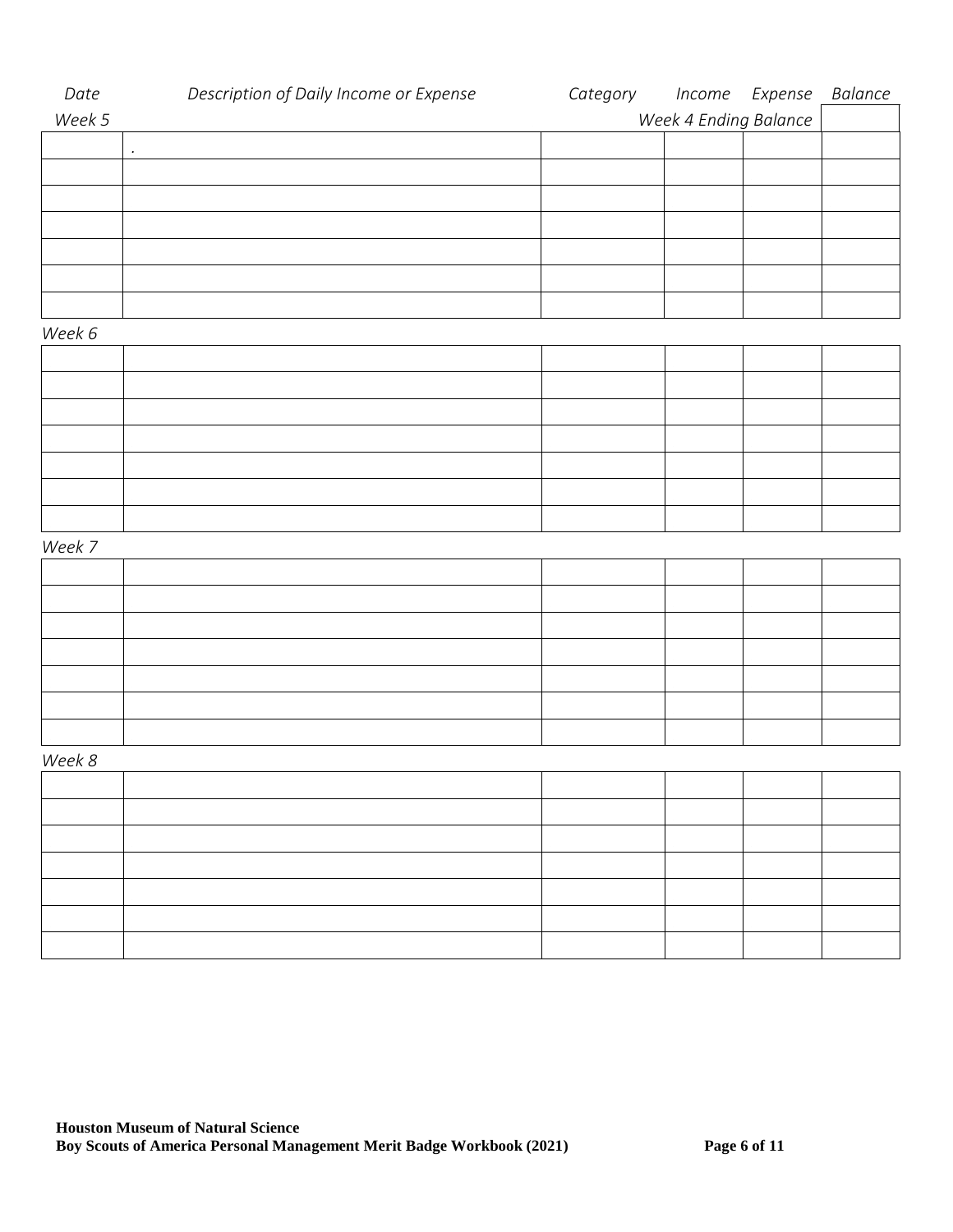| Date    | Description of Daily Income or Expense | Category | Income Expense        | Balance |
|---------|----------------------------------------|----------|-----------------------|---------|
| Week 9  |                                        |          | Week 8 Ending Balance |         |
|         | $\cdot$                                |          |                       |         |
|         |                                        |          |                       |         |
|         |                                        |          |                       |         |
|         |                                        |          |                       |         |
|         |                                        |          |                       |         |
|         |                                        |          |                       |         |
|         |                                        |          |                       |         |
| Week 10 |                                        |          |                       |         |
|         |                                        |          |                       |         |
|         |                                        |          |                       |         |
|         |                                        |          |                       |         |
|         |                                        |          |                       |         |
|         |                                        |          |                       |         |
|         |                                        |          |                       |         |
|         |                                        |          |                       |         |
| Week 11 |                                        |          |                       |         |
|         |                                        |          |                       |         |
|         |                                        |          |                       |         |
|         |                                        |          |                       |         |
|         |                                        |          |                       |         |
|         |                                        |          |                       |         |
|         |                                        |          |                       |         |
|         |                                        |          |                       |         |
| Week 12 |                                        |          |                       |         |
|         |                                        |          |                       |         |
|         |                                        |          |                       |         |
|         |                                        |          |                       |         |
|         |                                        |          |                       |         |
|         |                                        |          |                       |         |
|         |                                        |          |                       |         |
|         |                                        |          |                       |         |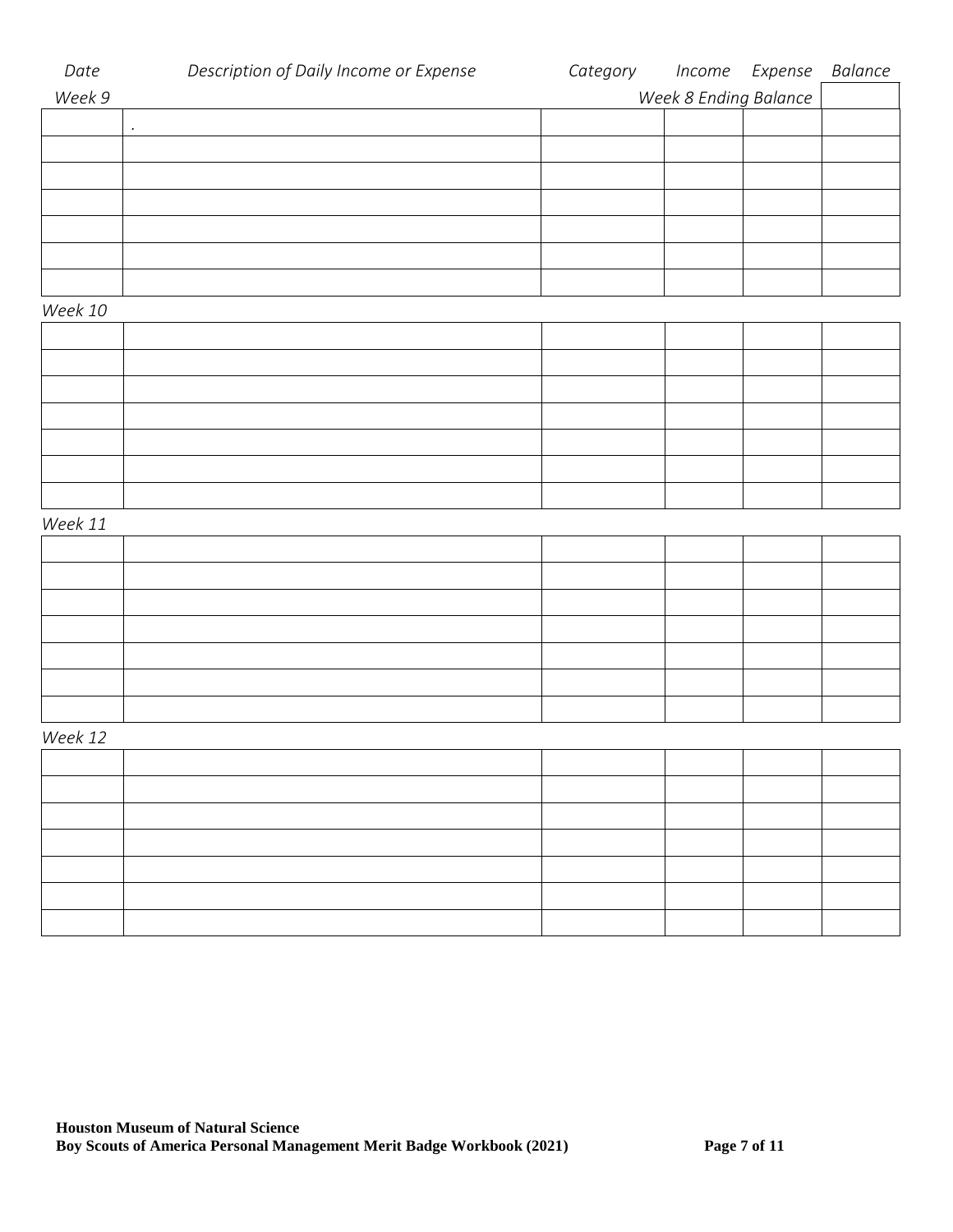| Date       | Description of Daily Income or Expense | Category |                              | Income Expense | Balance |
|------------|----------------------------------------|----------|------------------------------|----------------|---------|
| Week<br>13 |                                        |          | <b>Week12 Ending Balance</b> |                |         |
|            |                                        |          |                              |                |         |
|            |                                        |          |                              |                |         |
|            |                                        |          |                              |                |         |
|            |                                        |          |                              |                |         |
|            |                                        |          |                              |                |         |
|            |                                        |          |                              |                |         |
|            |                                        |          |                              |                |         |
|            |                                        |          |                              |                |         |

b4. Compare your budget with your actual income and expenses to under- stand when your budget worked and when it did not work. With your merit badge counselor, discuss what you might do differently the next time.

| ,我们也不会有什么?""我们的人,我们也不会不会不会。""我们的人,我们也不会不会不会不会。""我们的人,我们也不会不会不会不会。""我们的人,我们也不会不会不 |  |
|----------------------------------------------------------------------------------|--|
|                                                                                  |  |
|                                                                                  |  |
|                                                                                  |  |
|                                                                                  |  |
|                                                                                  |  |
|                                                                                  |  |
|                                                                                  |  |
|                                                                                  |  |
|                                                                                  |  |
|                                                                                  |  |
|                                                                                  |  |
|                                                                                  |  |
|                                                                                  |  |
|                                                                                  |  |
|                                                                                  |  |
|                                                                                  |  |

## **REQUIREMENT 8**

## **PREREQUISITE**

Demonstrate to your merit badge counselor your understanding of time management by doing the following:

- a. Write a "to do" list of tasks or activities, such as homework assignments, chores, and personal projects, that must be done in the coming week. List these in order of importance to you.
- b. Make a seven-day calendar or schedule. Put in your set activities, such as school classes, sports practices or games, jobs or chores, and/or Scout or church or club meetings, then plan when you will do all the tasks from your "to do" list between your set activities. On following page.
- c. Follow the one-week schedule you planned. Keep a daily diary or journal during each of the seven days of this week's activities, writing down when you completed each of the tasks on your "to do" list compared to when you scheduled them.

| <b>Set Activities</b> |                                                                   |  |  |  |  |  |  |
|-----------------------|-------------------------------------------------------------------|--|--|--|--|--|--|
|                       | Scheduled   Day 1   Day 2   Day 3   Day 4   Day 5   Day 6   Day 7 |  |  |  |  |  |  |
|                       | Time                                                              |  |  |  |  |  |  |
|                       |                                                                   |  |  |  |  |  |  |
|                       |                                                                   |  |  |  |  |  |  |
|                       |                                                                   |  |  |  |  |  |  |
|                       |                                                                   |  |  |  |  |  |  |
|                       |                                                                   |  |  |  |  |  |  |

**Houston Museum of Natural Science Boy Scouts of America Personal Management Merit Badge Workbook (2021) Page 8 of 11**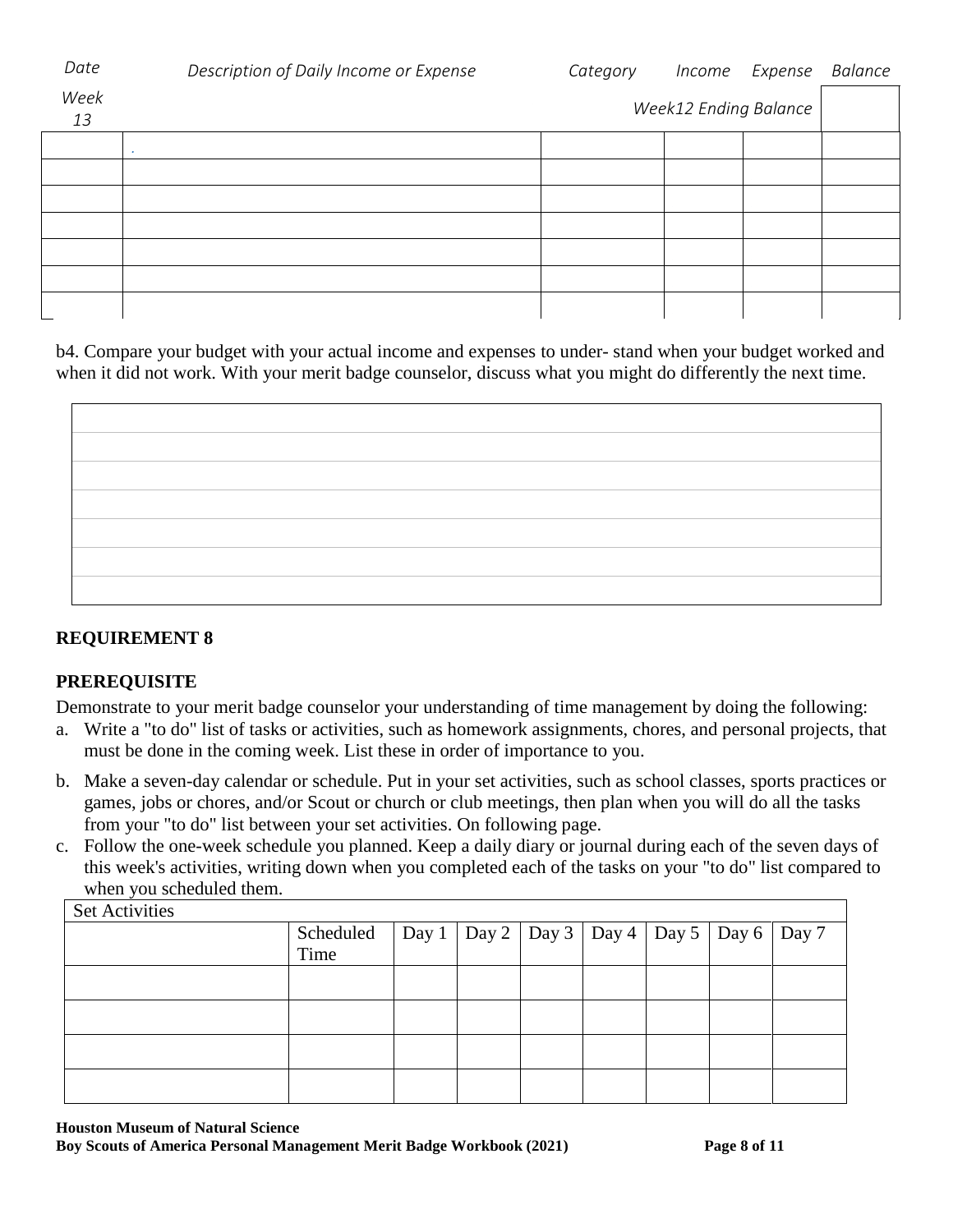| To Do Tasks |           |  |  |                                                       |  |
|-------------|-----------|--|--|-------------------------------------------------------|--|
|             | Scheduled |  |  | Day 1   Day 2   Day 3   Day 4   Day 5   Day 6   Day 7 |  |
|             | Time      |  |  |                                                       |  |
|             |           |  |  |                                                       |  |
|             |           |  |  |                                                       |  |
|             |           |  |  |                                                       |  |
|             |           |  |  |                                                       |  |
|             |           |  |  |                                                       |  |
|             |           |  |  |                                                       |  |

| <b>Actual Schedule</b> |                   |  |                                               |  |       |
|------------------------|-------------------|--|-----------------------------------------------|--|-------|
|                        | Scheduled<br>Time |  | Day 1   Day 2   Day 3   Day 4   Day 5   Day 6 |  | Day 7 |
|                        |                   |  |                                               |  |       |
|                        |                   |  |                                               |  |       |
|                        |                   |  |                                               |  |       |
|                        |                   |  |                                               |  |       |
|                        |                   |  |                                               |  |       |
|                        |                   |  |                                               |  |       |
|                        |                   |  |                                               |  |       |
|                        |                   |  |                                               |  |       |
|                        |                   |  |                                               |  |       |
|                        |                   |  |                                               |  |       |
|                        |                   |  |                                               |  |       |

d) With your merit badge counselor review your "to do" list, one-week schedule, and diary/journal to understand when your schedule worked and when it did not work. Discuss what you might do differently the next time.

**Houston Museum of Natural Science Boy Scouts of America Personal Management Merit Badge Workbook (2021) Page 9 of 11**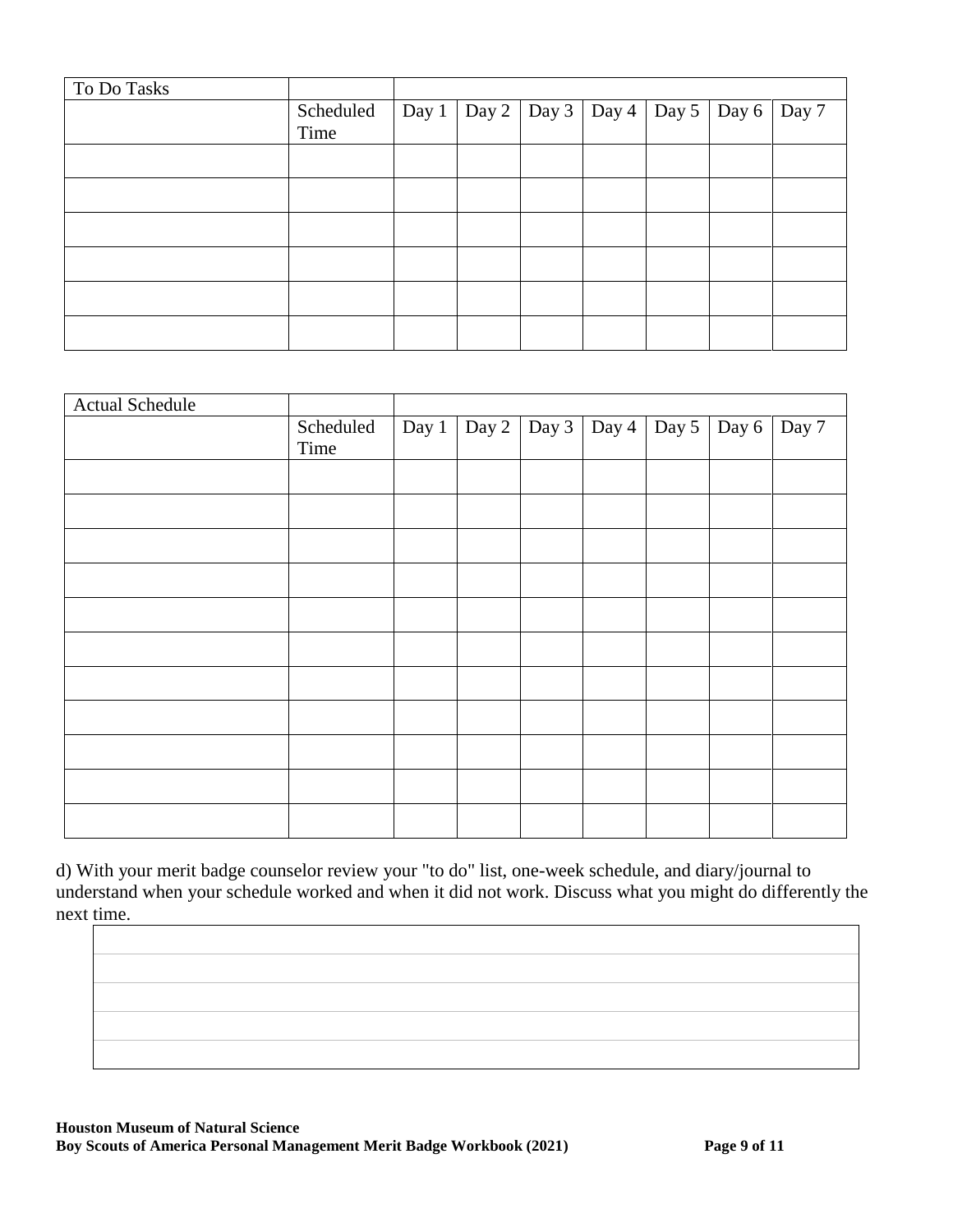### **REQUIREMENT 9**

Prepare a written project plan demonstrating the steps below, including the desired outcome. This is a project on paper, not a real-life project. Examples could include planning a camping trip, developing a community service project or a school or religious event, or creating an annual patrol plan with additional activities not already included in the troop annual plan. Discuss your completed project plan with your merit badge counselor.

a. Define the project. What is your goal?

| ,我们也不会有什么?""我们的人,我们也不会不会不会。""我们的人,我们也不会不会不会不会不会不会不会。""我们的人,我们也不会不会不会不会不会不会不会不会不会 |  |  |
|----------------------------------------------------------------------------------|--|--|
| ,我们也不会有什么?""我们的人,我们也不会有什么?""我们的人,我们也不会有什么?""我们的人,我们也不会有什么?""我们的人,我们也不会有什么?""我们的人 |  |  |
|                                                                                  |  |  |

b. Develop a timeline for your project that shows the steps you must take from beginning to completion.

c. Describe your project.



d. Develop a list of resources. Identify how these resources will help you achieve your goal.